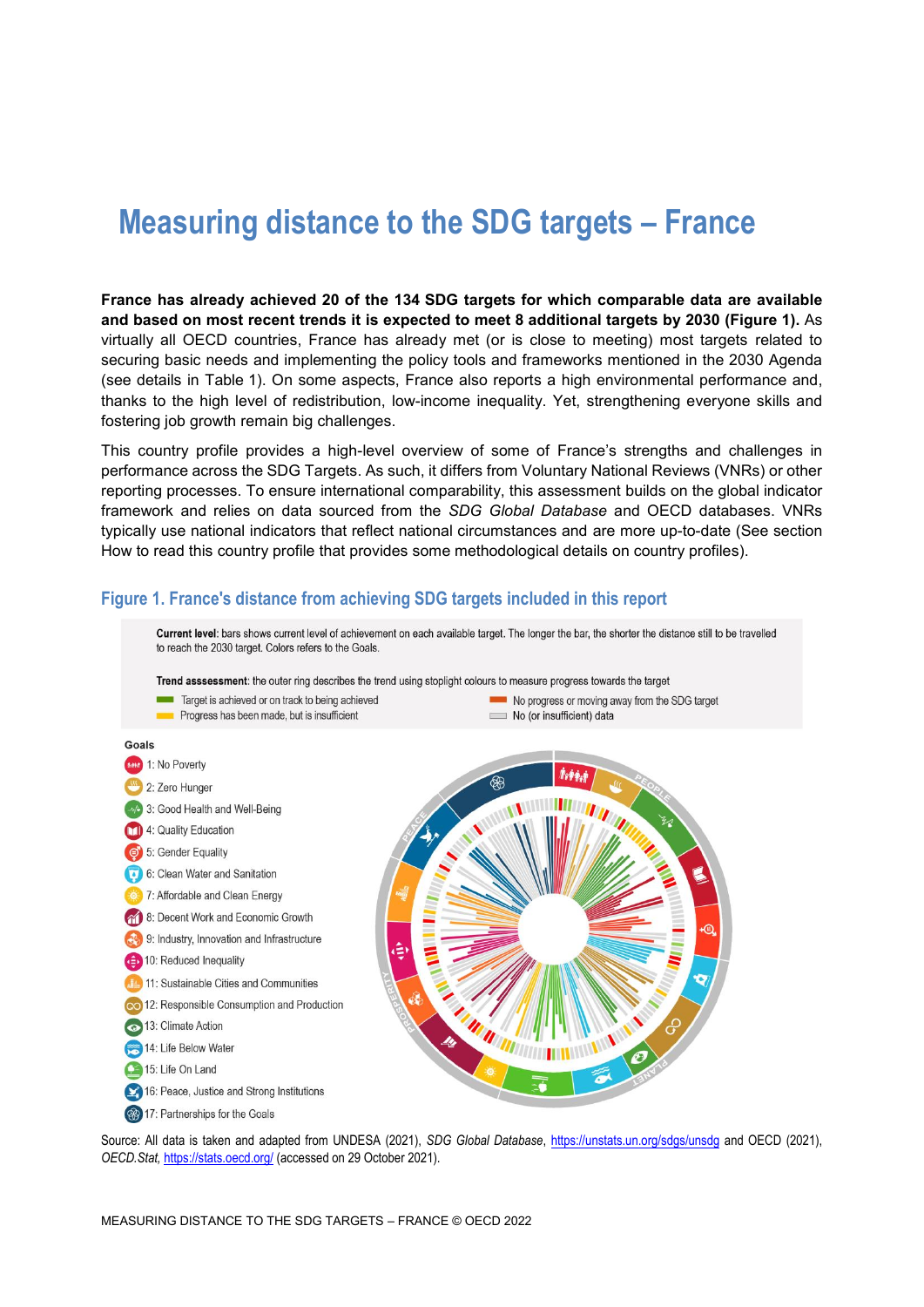# **Main strengths**

**The high level of redistribution achieved through taxes and transfers contribute to low income inequality**. France has a comprehensive social assistance framework (Target 1.3) and one of the highest level on redistribution through taxes and transfers (Target 10.4). Therefore, despite low employment rate and other labour market problems (Target 8.5), the income poverty rate is well below the OECD average (Targets 1.2 and 10.2) and the income of the bottom 40% of the population has recently been growing at a faster pace than average income (Target 10.1). On gender inequality, while there is scope for progress, France often outperforms the OECD average. France is slightly above the average in terms of its legal framework to foster gender equality (Targets 5.1 and 5.3) and, even if the parity is not achieved yet, women are well represented in the parliament (Target 5.5). Yet, parity is far from being achieved in the private and economic spheres. Women still spend more time on unpaid care and housework than men – although this gap is 40 minutes below the OECD average (Target 5.4) and only a third of all managerial positions are held by women (Target 5.5). When considering effects beyond national borders, France financial transfers to other countries are limited but higher than the OECD average. In terms of financial flows for development, while France is the fifth provider of Official Development Assistance in absolute terms, ODA remains below the 0.7% of GNI target (Target 17.2). In addition, as in most OECD countries, the high cost of sending migrants' remittances limits their full potential on the development prospects of recipient countries (Target 10.c).

**The environmental performance of France is relatively good when it comes to greenhouse gas (GHG) emissions and education to sustainability.** Owing to its predominantly nuclear electricity generation capacity, France's GHG emissions intensity has declined and is among the lowest in the OECD (Targets 9.4 and 13.2). However, there is scope to improve on energy intensity (Target 7.3) and the share of renewables in the total electricity generation is only half the OECD average (Target 7.2). France is also among the top OECD performers in terms of domestic material consumption (Targets 8.4 and 12.2) thanks to high recovery from municipal waste but food waste remains high (Target 12.3). When it comes to biodiversity, protected areas cover a third of the terrestrial area and half of the territorial sea, well beyond the 2020 Aichi Biodiversity Targets. In addition, around 80% of freshwater, terrestrial and marine areas that are key for biodiversity are already protected (Targets 14.5, 15.1, 15.4). France has also implemented some of the policy instruments listed under the Planet category and it has mainstreamed global citizenship education and education for sustainable development in students' curricula, national education policies, teacher education and student assessment (Targets 4.7, 12.8 and 13.3).

# **Main challenges**

**More progress needs to be achieved in improving skills and addressing disparities in education outcomes.** On average, French students' proficiency in reading and mathematics at the end of their primary and secondary education falls far short of minimum target levels (Target 4.1). Education outcomes also greatly depend on students' socio-economic background, migrant status, gender and location (Target 4.5). In 2018, France was the country with the lowest proportion of teachers who received inservice training in the last 12 months (Target 4.c). In addition, around one quarter of adults cannot achieve a minimum proficiency in literacy and numeracy (Target 4.6); compared to the OECD average, many adults and young people lack ICT skills (Target 4.4).

**Sluggish economic growth and poor job prospects weigh on well-being.** On average over the past 15 years, growth of GDP and labour productivity have been among the lowest in the OECD area (Targets 8.1 and 8.2) and labour markets challenges remain significant. While declining, the unemployment rate remains comparatively high (Target 8.5) and the share of youth not in employment, education and training exceeds 15% (Target 8.6). While services play a key role in the economy, the share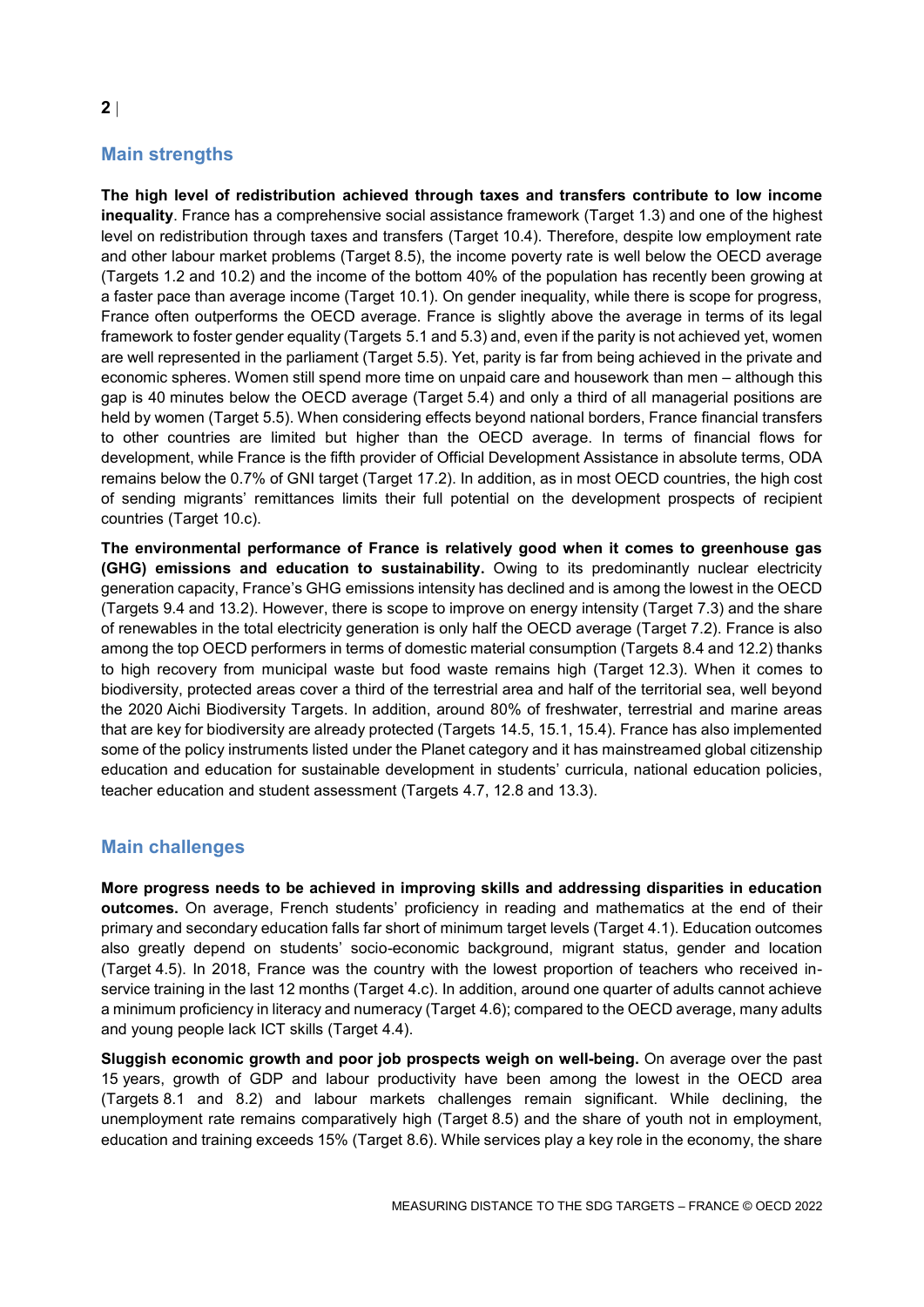of manufacturing value added in GDP is low and decreasing; at 9%, it was in 2020 5 percentage points below the OECD average (Target 9.2).

**While France has many strengths when it comes to environment preservation, pressures on human health and biodiversity remain significant**. Marine pollution is significant; available measures suggest that France is ahead the OECD average on both marine debris and nutrient pollution (Target 14.1). While decreasing, air pollution remains above WHO recommendations (Targets 12.5 and 11.6). By virtue of its position in Europe and its overseas territories, France is one of the world's more diverse countries. Yet, almost eight in ten local breeds with known level of extinction risk are classified as being at risk (Target 2.5) and, according to the Red List Index of Threatened Species, France experienced over the past two decades the second highest loss in biodiversity observed among OECD countries (Target 15.5).

#### **Statistical gaps**

**Like in many other OECD countries, data availability remains a challenge when measuring distances to targets** (see the Overview chapter for details). For France, available data on the level of the different indicators allow covering 134 of the 169 targets. As shown in [Figure](#page-2-0) 2 below, indicator coverage is uneven across the 17 goals. Ten goals (within the People, Planet and Prosperity categories) have most of their targets covered (the indicator coverage exceeds 80%), but coverage is lower for Goal 14 on life below water, with 60% of its targets covered. Data gaps become starker when focusing on performance indicators, excluding those providing contextual information. In this case, coverage exceeds 80% for only Goal 3 on health, Goal 4 on education and Goal 10 on reduced inequalities. Moreover, for eight goals, mostly within the Planet category (Goals 12, 13, 14 and 15) but also in Goals 5 on gender equality, 11 on cities, 16 on peace and 17 on partnerships, the data are lacking to monitor progress over time for more than two in three targets.



#### <span id="page-2-0"></span>**Figure 2. France's share of the 2030 Agenda's targets covered by at least one indicator, by goal**

Note: The figure represents France's share of targets covered by at least one indicator for each SDG. Numbers from 1 to 17 stand for the goals: 1 No poverty, 2 Zero hunger, 3 Good health and well-being, 4 Quality education, 5 Gender equality, 6 Clean water and sanitation, 7 Affordable and clean energy, 8 Decent work and economic growth, 9 Industry, innovation and infrastructure, 10 Reduced inequalities, 11 Sustainable cities and communities, 12 Responsible consumption and production, 13 Climate action, 14 Life below water, 15 Life on land, 16 Peace, justice and strong institutions and 17 Partnerships for the goals. These goals are grouped under five broad themes (the "5Ps"): People, Planet, Prosperity, Peace and Partnership. Beyond data availability, other statistical gaps such as timeliness or granularity also need to be considered. For instance, given the lag in available data, the effects of the pandemic on current distance and trajectories may not be reflected in the estimates. Source: All data is taken and adapted from UNDESA (2021), *SDG Global Database*,<https://unstats.un.org/sdgs/unsdg> and OECD (2021), *OECD.Stat,* <https://stats.oecd.org/> (accessed on 29 October 2021).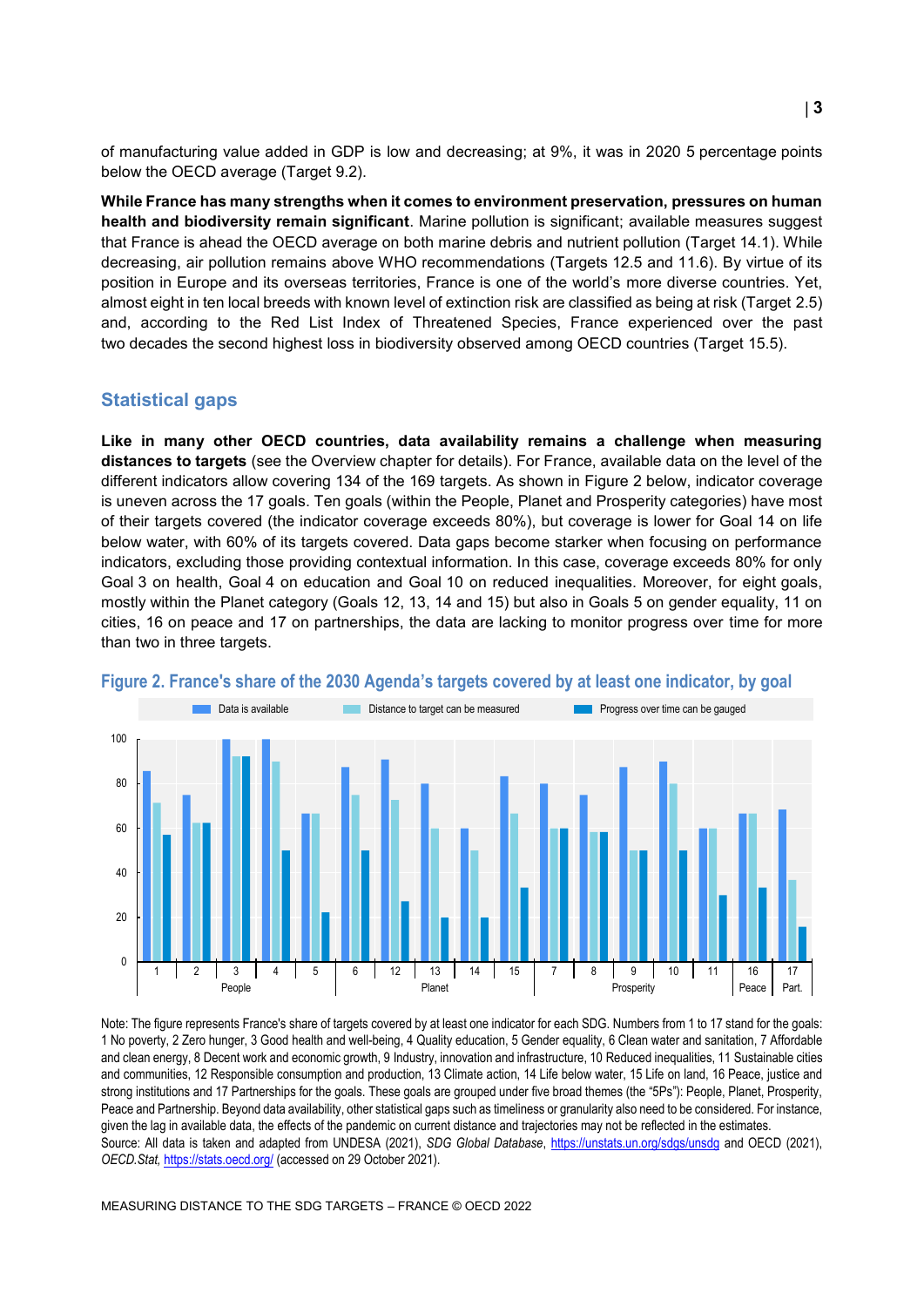# **Detailed information**

While some SDG Targets are, on average, close to being met, performance is very uneven across the 17 Goals of the 2030 Agenda for Sustainable Development. [Table](#page-3-0) 1 presents an overview of France's progress towards targets based on available data for each of the 17 Goals. It shows that distances to Targets and trends over time differ significantly even when considering a specific goal.

| Goal                      | Target | Short Label                           | Distance to<br>Target (s.u.) | <b>Trend Assessment</b>                                              | OECD<br>Average<br>distance (s.u.) | <b>OECD Trend</b><br>Assessment                                      |
|---------------------------|--------|---------------------------------------|------------------------------|----------------------------------------------------------------------|------------------------------------|----------------------------------------------------------------------|
| $\mathbf{1}$              | 1.1    | Extreme poverty                       | 0.00                         | Target is achieved or on<br>track to being achieved                  | 0.00                               | Target is achieved or on<br>track to being achieved                  |
| $\mathbf{1}$              | 1.2    | Poverty in all its dimensions         | 0.85                         | No progress or moving<br>away from the SDG target                    | 1.41                               | No progress or moving<br>away from the SDG target                    |
| 1                         | 1.3    | Social protection coverage            | 0.26                         | Target is achieved or on<br>track to being achieved                  | 0.80                               | No progress or moving<br>away from the SDG target                    |
| $\mathbf{1}$              | 1.4    | Access to basic services              | 0.00                         | Target is achieved or on<br>track to being achieved                  | 0.00                               | Target is achieved or on<br>track to being achieved                  |
| 1                         | 1.5    | Resilience to shocks                  | 0.90                         | n.a.                                                                 | 1.00                               | n.a.                                                                 |
| $\overline{2}$            | 2.1    | Hunger                                | 0.16                         | Progress has been made,<br>but is insufficient to meet<br>the target | 0.28                               | No progress or moving<br>away from the SDG target                    |
| $\overline{2}$            | 2.2    | Malnutrition                          | 1.76                         | No progress or moving<br>away from the SDG target                    | 2.46                               | No progress or moving<br>away from the SDG target                    |
| $\overline{2}$            | 2.4    | Sustainable production                | 0.83                         | Progress has been made,<br>but is insufficient to meet<br>the target | 1.34                               | No progress or moving<br>away from the SDG target                    |
| $\overline{2}$            | 2.5    | Diversity of seeds and<br>livestocks* | 3.66                         | No progress or moving<br>away from the SDG target                    | 3.59                               | No progress or moving<br>away from the SDG target                    |
| $\overline{2}$            | 2.c    | Food prices anomalies                 | 0.48                         | Target is achieved or on<br>track to being achieved                  | 0.00                               | Target is achieved or on<br>track to being achieved                  |
| 3                         | 3.1    | Maternal mortality                    | 0.00                         | No progress or moving<br>away from the SDG target                    | 0.00                               | Target is achieved or on<br>track to being achieved                  |
| 3                         | 3.2    | Death of newborns and<br>children     | 0.00                         | Target is achieved or on<br>track to being achieved                  | 0.00                               | Target is achieved or on<br>track to being achieved                  |
| 3                         | 3.3    | Communicable diseases                 | 0.11                         | Progress has been made,<br>but is insufficient to meet<br>the target | 0.56                               | Progress has been made,<br>but is insufficient to meet<br>the target |
| 3                         | 3.4    | Premature mortality                   | 1.24                         | Progress has been made,<br>but is insufficient to meet<br>the target | 1.26                               | Progress has been made,<br>but is insufficient to meet<br>the target |
| 3                         | 3.5    | Prevention of Substance<br>abuse      | 0.93                         | Progress has been made,<br>but is insufficient to meet<br>the target | 0.63                               | Progress has been made,<br>but is insufficient to meet<br>the target |
| 3                         | 3.6    | Road traffic accidents*               | 0.48                         | Progress has been made,<br>but is insufficient to meet<br>the target | 0.78                               | Progress has been made,<br>but is insufficient to meet<br>the target |
| 3                         | 3.7    | Access to sexual health-care          | 0.29                         | Progress has been made,<br>but is insufficient to meet<br>the target | 0.58                               | Progress has been made,<br>but is insufficient to meet<br>the target |
| $\sqrt{3}$                | 3.8    | Health coverage                       | 1.74                         | Progress has been made,<br>but is insufficient to meet<br>the target | 1.79                               | Progress has been made,<br>but is insufficient to meet<br>the target |
| 3                         | 3.9    | Deaths and illness from<br>pollution  | 0.28                         | No progress or moving<br>away from the SDG target                    | 0.55                               | No progress or moving<br>away from the SDG target                    |
| $\ensuremath{\mathsf{3}}$ | 3.a    | Tobacco consumption                   | 4.01                         | Progress has been made,                                              | 2.65                               | Progress has been made,                                              |

# <span id="page-3-0"></span>**Table 1. France distances to targets and recent trends**

MEASURING DISTANCE TO THE SDG TARGETS – FRANCE © OECD 2022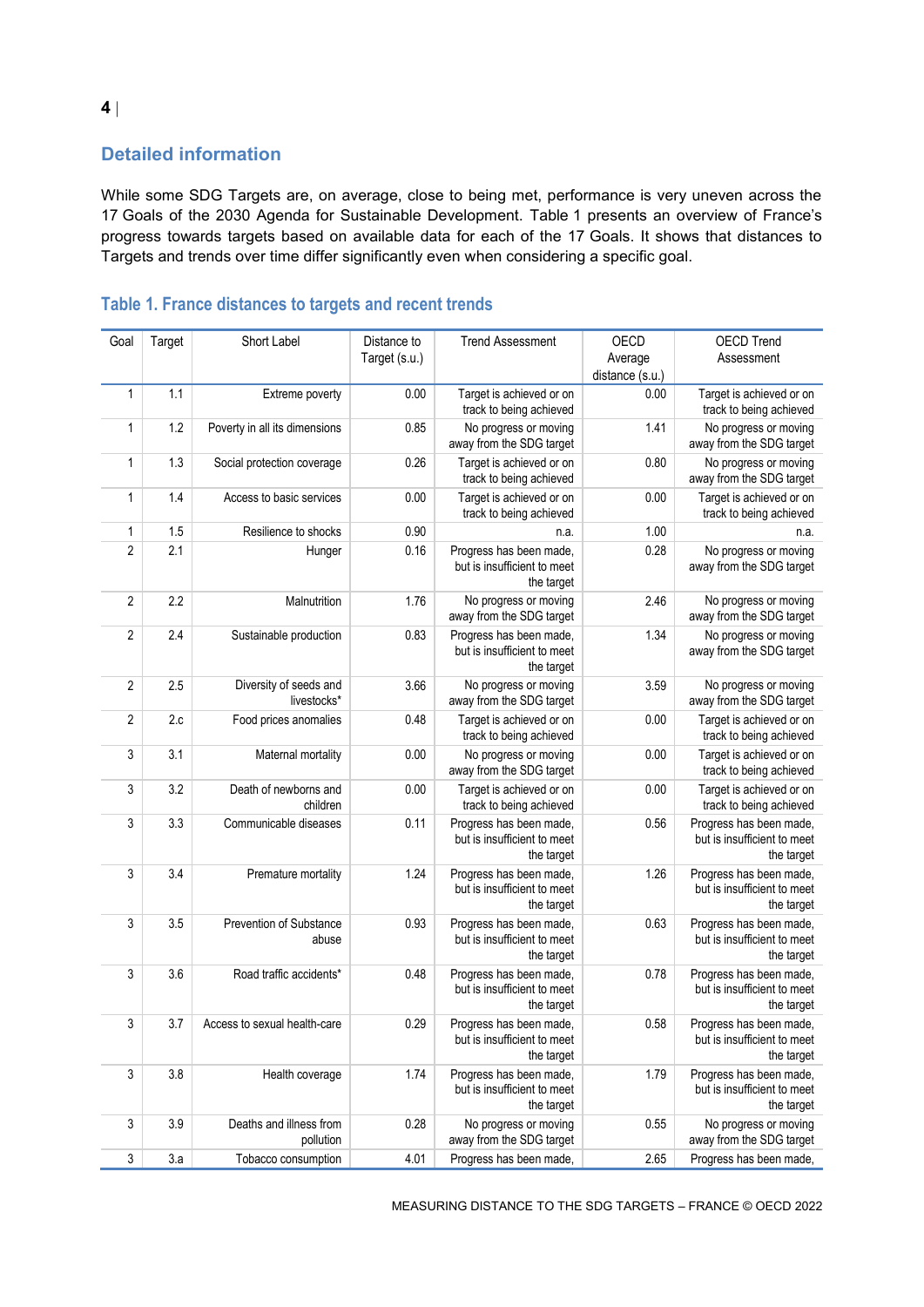| Goal           | Target | Short Label                           | Distance to   | <b>Trend Assessment</b>                                              | <b>OECD</b>     | <b>OECD Trend</b>                                                    |
|----------------|--------|---------------------------------------|---------------|----------------------------------------------------------------------|-----------------|----------------------------------------------------------------------|
|                |        |                                       | Target (s.u.) |                                                                      | Average         | Assessment                                                           |
|                |        |                                       |               |                                                                      | distance (s.u.) |                                                                      |
|                |        |                                       |               | but is insufficient to meet<br>the target                            |                 | but is insufficient to meet<br>the target                            |
| 3              | 3.b    | Vaccination                           | 0.76          | Target is achieved or on<br>track to being achieved                  | 0.37            | Target is achieved or on<br>track to being achieved                  |
| 3              | 3.d    | Health emergency<br>preparedness      | 0.95          | Target is achieved or on<br>track to being achieved                  | 1.19            | Target is achieved or on<br>track to being achieved                  |
| 4              | 4.1    | Primary and secondary<br>education    | 1.72          | No progress or moving<br>away from the SDG target                    | 1.17            | No progress or moving<br>away from the SDG target                    |
| 4              | 4.2    | Pre-primary education                 | 0.00          | Target is achieved or on<br>track to being achieved                  | 0.24            | Target is achieved or on<br>track to being achieved                  |
| 4              | 4.3    | Lifelong learning                     | 0.97          | Target is achieved or on<br>track to being achieved                  | 1.25            | No progress or moving<br>away from the SDG target                    |
| 4              | 4.4    | Skills for employment                 | 1.53          | No progress or moving<br>away from the SDG target                    | 1.23            | No progress or moving<br>away from the SDG target                    |
| 4              | 4.5    | Disparities in education              | 1.62          | No progress or moving<br>away from the SDG target                    | 1.49            | No progress or moving<br>away from the SDG target                    |
| 4              | 4.6    | Adults' literacy and numeracy         | 1.90          | n.a.                                                                 | 1.57            | n.a.                                                                 |
| 4              | 4.7    | Skills for sustainable<br>development | 0.02          | n.a.                                                                 | 1.04            | n.a.                                                                 |
| 4              | 4.a    | <b>Education facilities</b>           | 0.00          | n.a.                                                                 | 0.05            | n.a.                                                                 |
| 4              | 4.c    | Qualification of teachers             | 3.44          | n.a.                                                                 | 0.60            | n.a.                                                                 |
| 5              | 5.1    | Discrimination against<br>women       | 1.06          | n.a.                                                                 | 1.32            | n.a.                                                                 |
| 5              | 5.2    | Violence against women                | 0.84          | n.a.                                                                 | 0.89            | n.a.                                                                 |
| 5              | 5.3    | Harmful practices                     | 0.58          | n.a.                                                                 | 1.37            | n.a.                                                                 |
| 5              | 5.4    | Unpaid care and domestic<br>work      | 1.34          | n.a.                                                                 | 1.79            | n.a.                                                                 |
| 5              | 5.5    | Women's participation                 | 1.40          | No progress or moving<br>away from the SDG target                    | 1.89            | Progress has been made,<br>but is insufficient to meet<br>the target |
| 5              | 5.b    | Women's empowerment                   | 0.47          | Target is achieved or on<br>track to being achieved                  | 0.53            | Target is achieved or on<br>track to being achieved                  |
| 6              | 6.1    | Access to drinking water              | 0.00          | Target is achieved or on<br>track to being achieved                  | 0.15            | Target is achieved or on<br>track to being achieved                  |
| 6              | 6.2    | Waste water treatment                 | 0.49          | No progress or moving<br>away from the SDG target                    | 0.35            | Progress has been made,<br>but is insufficient to meet<br>the target |
| 6              | 6.3    | Water quality                         | 0.50          | No progress or moving<br>away from the SDG target                    | 0.68            | Target is achieved or on<br>track to being achieved                  |
| 6              | 6.4    | Water-use efficiency                  | 0.59          | Progress has been made,<br>but is insufficient to meet<br>the target | 0.54            | Progress has been made,<br>but is insufficient to meet<br>the target |
| 6              | 6.5    | Water resources<br>management         | 0.56          | n.a.                                                                 | 0.98            | n.a.                                                                 |
| 6              | 6.6    | Water-related ecosystems*             | 1.31          | n.a.                                                                 | 2.18            | n.a.                                                                 |
| $\overline{7}$ | 7.1    | Access to energy                      | 0.00          | Target is achieved or on<br>track to being achieved                  | 0.00            | Target is achieved or on<br>track to being achieved                  |
| 7              | 7.2    | Clean energy                          | 1.30          | Progress has been made,<br>but is insufficient to meet<br>the target | 0.62            | Progress has been made,<br>but is insufficient to meet<br>the target |
| $\overline{7}$ | 7.3    | Energy efficiency                     | 0.83          | Progress has been made,<br>but is insufficient to meet<br>the target | 0.98            | Progress has been made,<br>but is insufficient to meet<br>the target |
| 8              | 8.1    | GDP growth                            | 2.63          | No progress or moving<br>away from the SDG target                    | 1.89            | No progress or moving<br>away from the SDG target                    |
| 8              | 8.2    | Productivity                          | 2.47          | No progress or moving                                                | 1.77            | No progress or moving                                                |

MEASURING DISTANCE TO THE SDG TARGETS – FRANCE © OECD 2022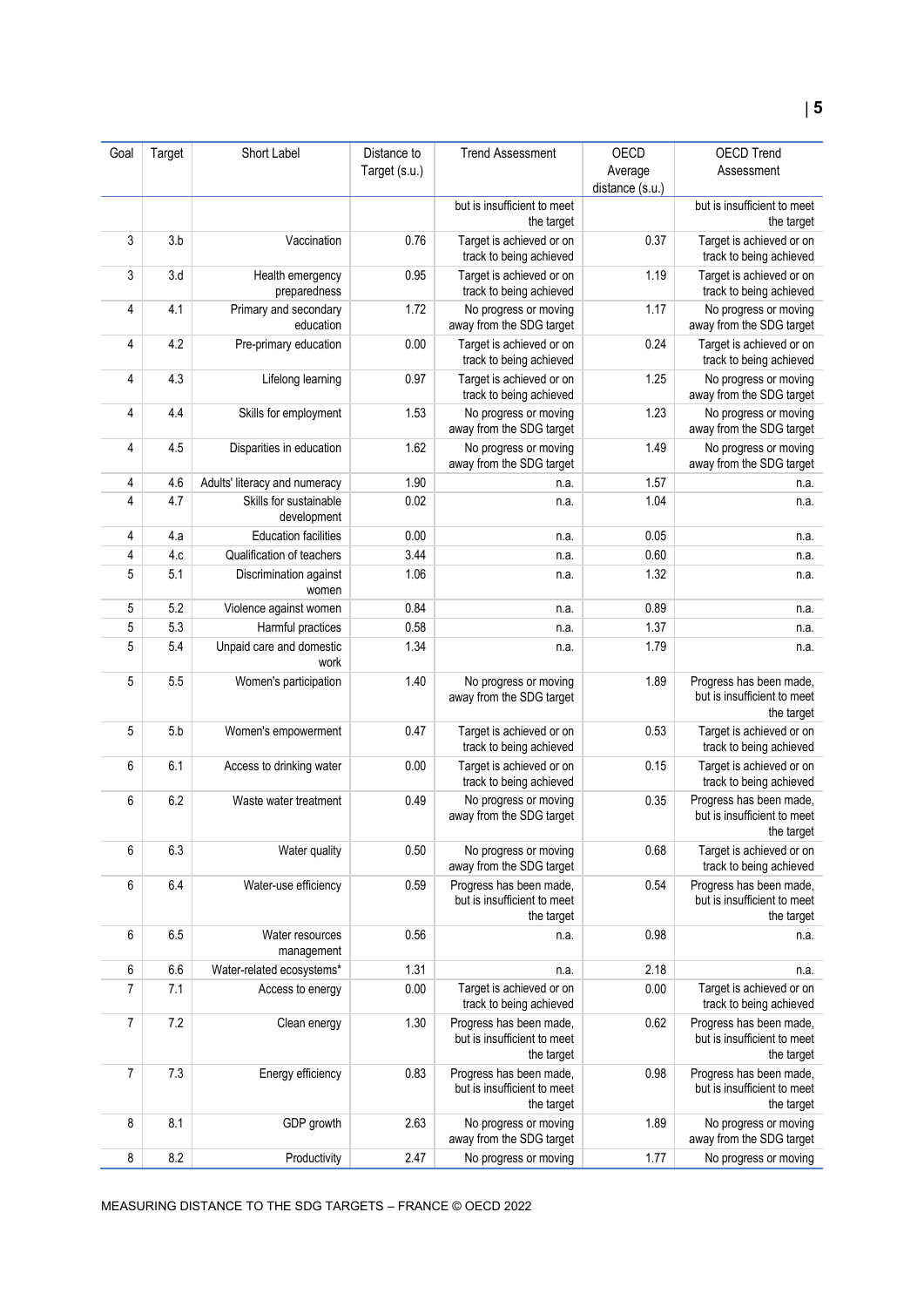| Goal | Target | Short Label                           | Distance to   | <b>Trend Assessment</b>                                              | OECD                       | <b>OECD Trend</b>                                                    |
|------|--------|---------------------------------------|---------------|----------------------------------------------------------------------|----------------------------|----------------------------------------------------------------------|
|      |        |                                       | Target (s.u.) |                                                                      | Average<br>distance (s.u.) | Assessment                                                           |
|      |        |                                       |               | away from the SDG target                                             |                            | away from the SDG target                                             |
| 8    | 8.4    | Material footprint                    | 0.21          | Progress has been made,<br>but is insufficient to meet<br>the target | 0.82                       | Progress has been made,<br>but is insufficient to meet<br>the target |
| 8    | 8.5    | Employment                            | 0.87          | No progress or moving<br>away from the SDG target                    | 0.97                       | No progress or moving<br>away from the SDG target                    |
| 8    | 8.6    | <b>NEET</b>                           | 1.84          | No progress or moving<br>away from the SDG target                    | 1.69                       | No progress or moving<br>away from the SDG target                    |
| 8    | 8.8    | Labour rights                         | 0.82          | Progress has been made,<br>but is insufficient to meet<br>the target | 0.80                       | Progress has been made,<br>but is insufficient to meet<br>the target |
| 8    | 8.10   | <b>Financial institutions</b>         | 0.18          | No progress or moving<br>away from the SDG target                    | 0.45                       | Target is achieved or on<br>track to being achieved                  |
| 9    | 9.2    | Sustainable industry                  | 1.51          | No progress or moving<br>away from the SDG target                    | 0.95                       | No progress or moving<br>away from the SDG target                    |
| 9    | 9.4    | Environmental impact                  | 0.17          | Target is achieved or on<br>track to being achieved                  | 0.87                       | Progress has been made.<br>but is insufficient to meet<br>the target |
| 9    | 9.5    | Research and development              | 0.87          | Progress has been made,<br>but is insufficient to meet<br>the target | 1.06                       | Progress has been made,<br>but is insufficient to meet<br>the target |
| 9    | 9.c    | ICT                                   | 0.00          | Target is achieved or on<br>track to being achieved                  | 0.36                       | Progress has been made,<br>but is insufficient to meet<br>the target |
| 10   | 10.1   | Income distribution                   | 0.30          | n.a.                                                                 | 1.23                       | No progress or moving<br>away from the SDG target                    |
| 10   | 10.2   | Social inclusion                      | 0.92          | No progress or moving<br>away from the SDG target                    | 1.54                       | No progress or moving<br>away from the SDG target                    |
| 10   | 10.3   | Inequalities of outcome               | 1.10          | Progress has been made,<br>but is insufficient to meet<br>the target | 1.27                       | Progress has been made,<br>but is insufficient to meet<br>the target |
| 10   | 10.4   | Redistribution                        | 0.24          | No progress or moving<br>away from the SDG target                    | 1.12                       | No progress or moving<br>away from the SDG target                    |
| 10   | 10.5   | Financial markets                     | 1.25          | No progress or moving<br>away from the SDG target                    | 0.90                       | No progress or moving<br>away from the SDG target                    |
| 10   | 10.7   | Migration                             | 0.00          | n.a.                                                                 | 0.69                       | n.a.                                                                 |
| 10   | 10.a   | <b>Tariff-lines</b>                   | 1.85          | Progress has been made,<br>but is insufficient to meet<br>the target | 0.93                       | Progress has been made,<br>but is insufficient to meet<br>the target |
| 10   | 10.c   | Remittances                           | 1.90          | n.a.                                                                 | 2.21                       | n.a.                                                                 |
| 11   | 11.1   | Housing                               | 0.36          | No progress or moving<br>away from the SDG target                    | 0.80                       | No progress or moving<br>away from the SDG target                    |
| 11   | 11.3   | Urbanization                          | 1.34          | Progress has been made,<br>but is insufficient to meet<br>the target | 1.19                       | Progress has been made,<br>but is insufficient to meet<br>the target |
| 11   | 11.5   | Impact of disasters                   | 1.33          | n.a.                                                                 | 1.19                       | n.a.                                                                 |
| 11   | 11.6   | Environmental impact of<br>cities     | 0.18          | Target is achieved or on<br>track to being achieved                  | 0.49                       | Progress has been made,<br>but is insufficient to meet<br>the target |
| 11   | 11.a   | Urban policies                        | 0.00          | n.a.                                                                 | 0.23                       | n.a.                                                                 |
| 11   | 11.b   | <b>Disaster Risk Reduction</b>        | 0.46          | n.a.                                                                 | 0.81                       | n.a.                                                                 |
| 12   | 12.1   | Sustainable cons. and prod.           | 0.00          | n.a.                                                                 | 0.00                       | n.a.                                                                 |
| 12   | 12.2   | Efficient use of natural<br>resources | 0.25          | Progress has been made,<br>but is insufficient to meet<br>the target | 0.87                       | Progress has been made,<br>but is insufficient to meet<br>the target |
| 12   | 12.3   | Food waste                            | 2.01          | n.a.                                                                 | 1.36                       | n.a.                                                                 |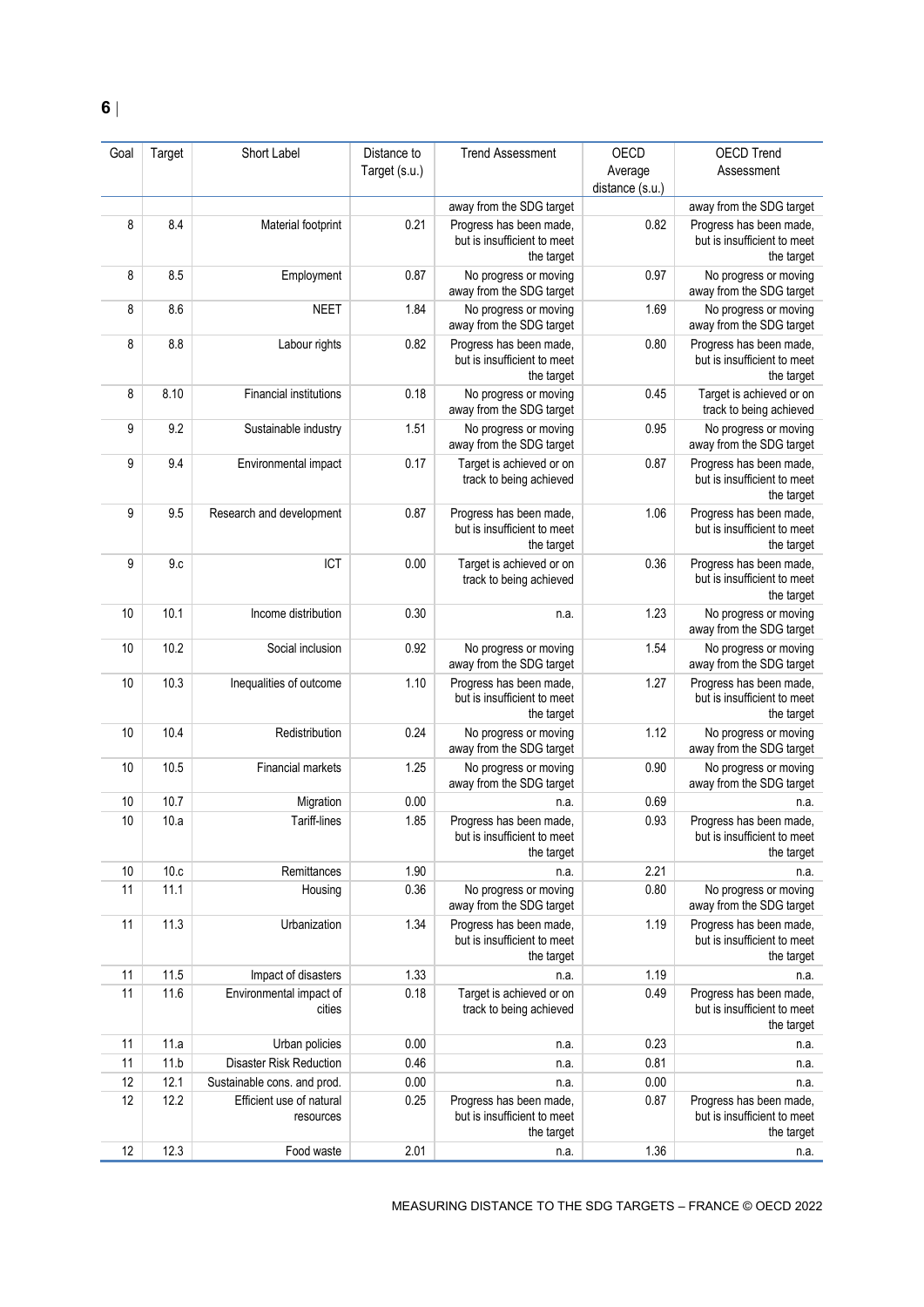#### Goal Target Short Label Distance to Target (s.u.) Trend Assessment OECD Average distance (s.u.) OECD Trend Assessment 12 12.4 Chemical and hazardous waste\* 0.89 n.a. 1.02 n.a. 12 12.5 Waste generation 0.31 Target is achieved or on track to being achieved 0.66 Progress has been made, but is insufficient to meet the target 12 12.7 Public procurement practices 0.00 n.a. 0.00 n.a. 12 12.8 Education for sustainability 10.02 n.a. 1.04 1.04 n.a. 12 12.b Tourism sustainability 2.20 No progress or moving away from the SDG target 1.87 No progress or moving away from the SDG target 13 13.1 Resilience to climate events 0.45 n.a. 0.73 n.a. 0.73 n.a. 13 13.2 Greenhouse gas emissions 0.39 Progress has been made, but is insufficient to meet the target 1.15 Progress has been made, but is insufficient to meet the target 13 13.3 Education for sustainability 0.02 n.a. 1.04 n.a. 14 14.1 Marine pollution\*\* 2.26 No progress or moving away from the SDG target 1.84 Progress has been made, but is insufficient to meet the target 14 14.4 Overfishing and IUU fishing\* 1.90 n.a. 1.78 n.a. 1.78 n.a. 14 14.5 Protected marine areas<sup>\*</sup> 0.15 Progress has been made, but is insufficient to meet the target 0.38 Progress has been made. but is insufficient to meet the target 14 14.6 Harmful subsidies to fisheries<sup>\*</sup> 0.00 n.a. 0.36 n.a. 14 14.b Small-scale fisheries 1.80 n.a. 1.64 1.64 n.a. 15 15.1 Ecosystem protection<sup>\*</sup> 0.35 Progress has been made, but is insufficient to meet the target 0.74 Progress has been made. but is insufficient to meet the target 15 15.2 Sustainable use of forest<sup>\*</sup> 15.2 Progress has been made but is insufficient to meet the target 0.60 Target is achieved or on track to being achieved 15 15.3 Desertification 1.09 n.a. 1.04 1.04 n.a. 15 15.4 Mountain ecosystems 0.12 Target is achieved or on track to being achieved 0.73 Progress has been made. but is insufficient to meet the target 15 15.5 Threatened species\* 1.69 No progress or moving away from the SDG target 1.20 No progress or moving away from the SDG target 15 15.6 Benefits from genetic resources 0.61 n.a. 0.78 n.a. 15 15.8 Invasive alien species\* 0.00 n.a. 0.30 n.a. 0.30 n.a. 0.30 n.a. 15 15.9 National and local planning\* 0.32 n.a. 0.54 n.a. 16 16.1 Violence and related deaths 0.42 Progress has been made, but is insufficient to meet the target 0.66 Progress has been made, but is insufficient to meet the target 16 16.2 Violence against children 1.43 n.a. 0.65 No progress or moving away from the SDG target 16 16.3 Rule of law 2.53 No progress or moving away from the SDG target 2.33 No progress or moving away from the SDG target 16 16.6 Accountable institutions 2.41 No progress or moving away from the SDG target 2.26 Progress has been made. but is insufficient to meet the target 16 16.7 Inclusive decision-making 1.41 n.a. 1.85 n.a. 16 16.9 Legal identity for all 0.00 n.a. 0.00 n.a. 16 16.10 Access to information 0.00 n.a. 0.00 n.a. 16 16.a National institutions 0.00 Target is achieved or on track to being achieved 0.54 Target is achieved or on track to being achieved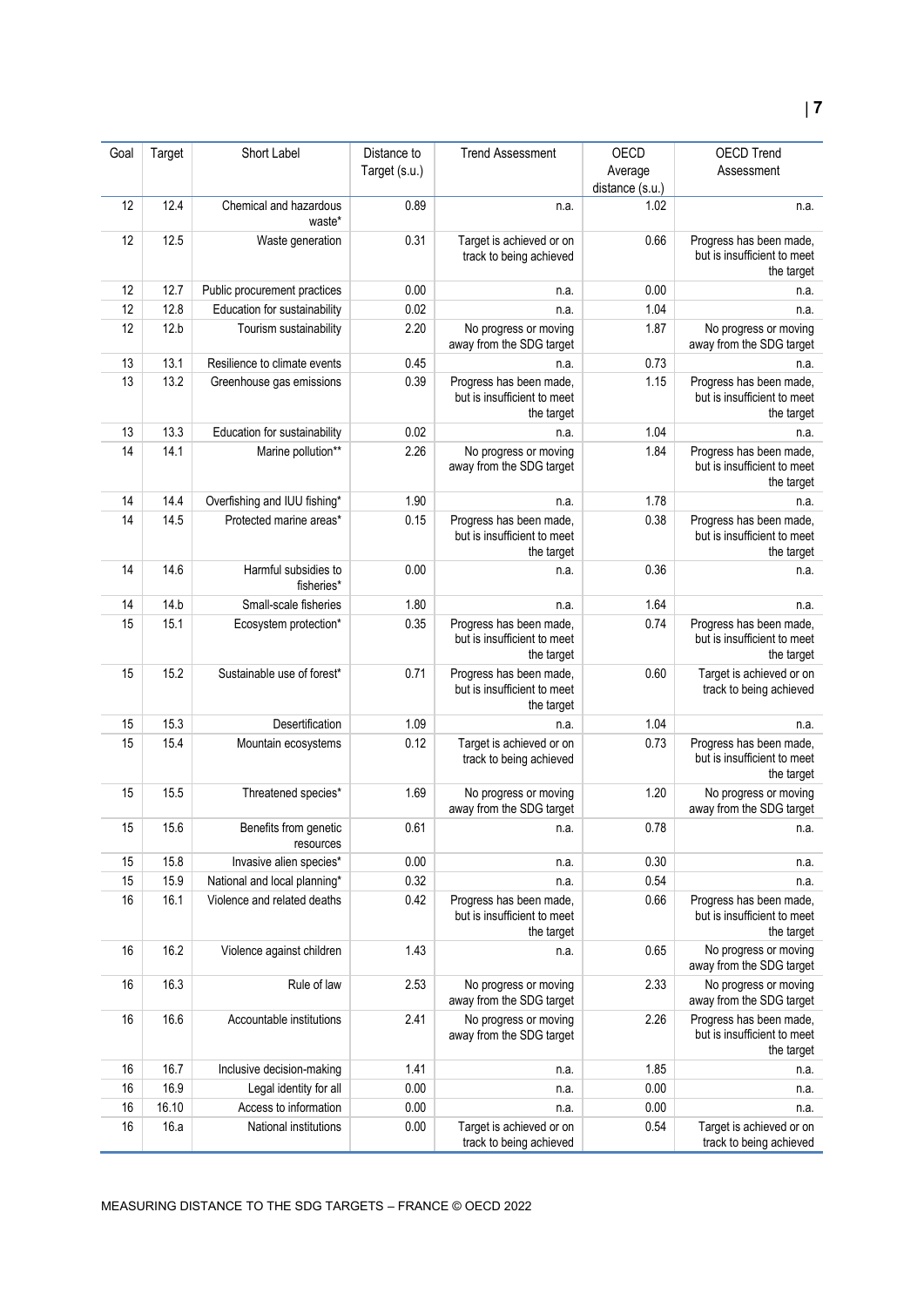| Goal | Target | Short Label                                      | Distance to   | <b>Trend Assessment</b>  | OECD            | <b>OECD Trend</b>                         |
|------|--------|--------------------------------------------------|---------------|--------------------------|-----------------|-------------------------------------------|
|      |        |                                                  | Target (s.u.) |                          | Average         | Assessment                                |
|      |        |                                                  |               |                          | distance (s.u.) |                                           |
| 17   | 17.2   | Official Development                             | 0.70          | No progress or moving    | 0.94            | Progress has been made,                   |
|      |        | Assistance                                       |               | away from the SDG target |                 | but is insufficient to meet<br>the target |
| 17   | 17.10  | Multilateral trading system                      | 0.01          | Target is achieved or on | 0.45            | Target is achieved or on                  |
|      |        |                                                  |               | track to being achieved  |                 | track to being achieved                   |
| 17   | 17.12  | Market access for least                          | 0.15          | No progress or moving    | 0.72            | No progress or moving                     |
|      |        | developed countries                              |               | away from the SDG target |                 | away from the SDG target                  |
| 17   | 17.15  | National leadership to<br>implement policies for | 2.06          | n.a.                     | 2.32            | n.a.                                      |
|      |        | poverty eradication                              |               |                          |                 |                                           |
| 17   | 17.16  | Global Partnership for                           | 1.98          | n.a.                     | 0.89            | n.a.                                      |
|      |        | Sustainable Development                          |               |                          |                 |                                           |
| 17   | 17.18  | Statistical capacity                             | 0.00          | n.a.                     | 0.09            | n.a.                                      |
| 17   | 17.19  | Statistical capacity-building                    | 0.00          | n.a.                     | 0.11            | n.a.                                      |

Note: \* refers to targets with a 2020 deadline. \*\* refers to targets with a 2025 deadline. The OECD average is measured as the simple average across OECD countries with available data.

Source: All data is taken and adapted from UNDESA (2021), *SDG Global Database*,<https://unstats.un.org/sdgs/unsdg> and OECD (2021), *OECD.Stat,* <https://stats.oecd.org/> (accessed on 29 October 2021).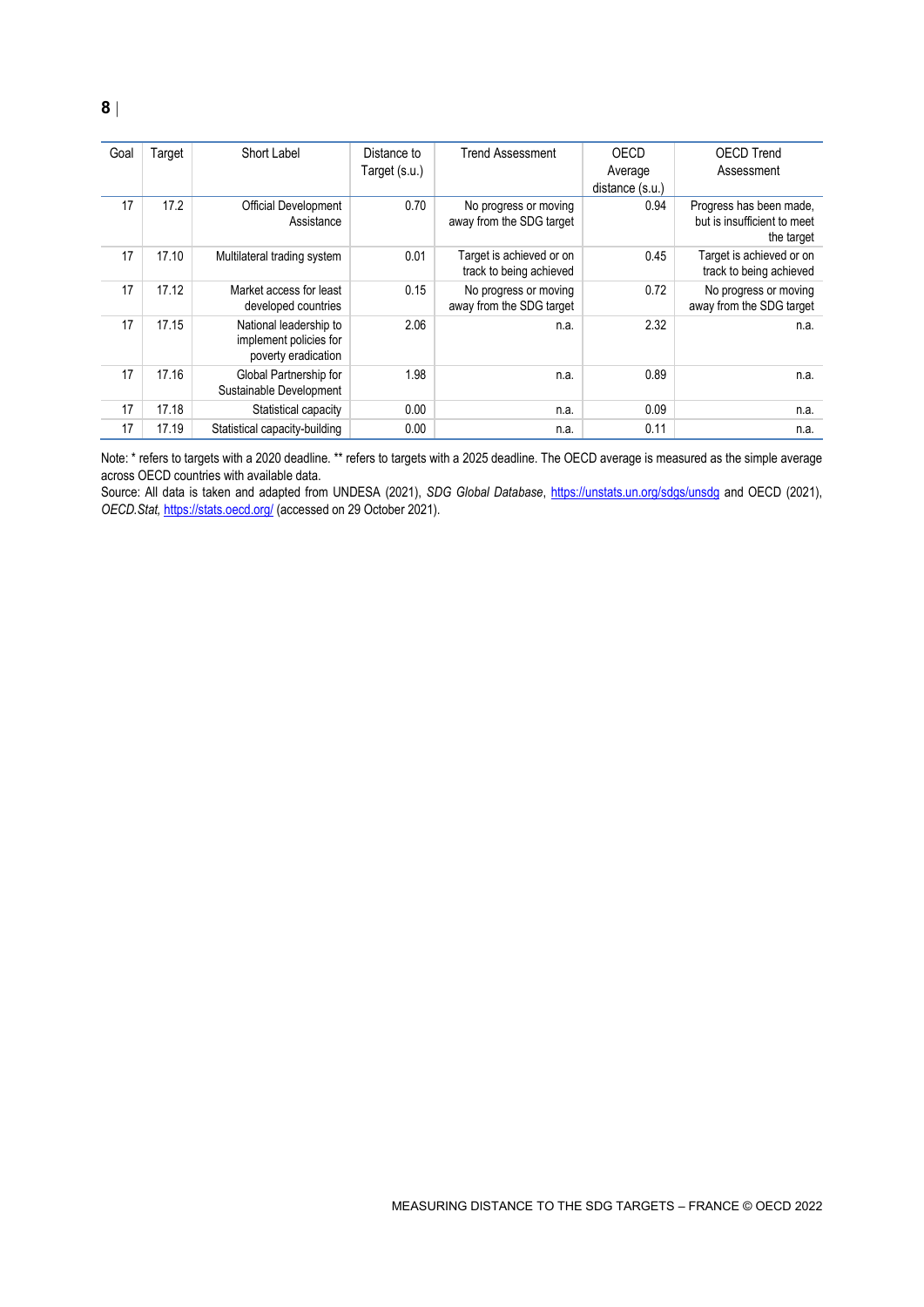# <span id="page-8-0"></span>**How to read this country profile**

The OECD report *The Short and Winding Road to 2030: Measuring Distance to the SDG Targets* evaluates the distance that OECD countries need to travel to meet SDG targets for which data are currently available. It also looks at whether countries have been moving towards or away from these targets, and how likely they are to meet their commitments by 2030, based on an analysis of recent trends and the observed volatility in the different indicators.

As most authors and international organisations, this report adopts a rather simple geometric growth model for assessing the direction and pace of recent changes in the context of the SDGs. Yet, instead of making direct estimates of the value of the indicator by 2030, it models the likelihood of achieving a specific level using Monte Carlo simulations.

While the report provides an overview of where OECD countries, taken as a whole, currently stand, country profiles provide details of the performance and data availability of individual OECD countries.

# *How to read the OECD SDG Wheel?*

Progress on SDGs requires a granular understanding of countries' strengths and weaknesses based on the consideration of the 169 targets of the 2030 Agenda. [Figure](#page-0-0) 1 shows both **current achievements** (in the inner circle; the longer the bar, the smaller the distance remaining to be travelled) **as well as whether OECD countries are on track** (or are at least making progress) to meet their commitments by 2030 (in the outer circle).

The length of each bar shows current level of achievement on each target. As detailed in the Methodological Annex, countries' distance to target is measured as the "standardised difference" between a country's current position and the target end-value. For each indicator, the standardised measurement unit (s.u.) is the standard deviation observed among OECD countries in the reference year (i.e. the year closest to 2015). Therefore, the longer the bar, the shorter the distance still to be travelled to reach the target by 2030. The colours of the bars applied to the various targets refer to the goals they pertain to.

The outer ring shows how OECD countries are performing over time and how likely they are to meet the different targets by 2030 based on the observed trends of the various indicators. It uses stoplight colours to classify the progress towards the target:

- green is used to indicate those countries that (based on the change in the different indicators over a recent period) should meet the target in 2030 just by maintaining their current pace of progress (i.e. more than 75% of (randomised) projections meet the target);
- yellow for those countries whose current pace of progress is insufficient to meet the target by 2030 (i.e. less than 75% of randomised projections meet the target, while the correlation coefficient between the indicator and the year is high and statistically significant, implying that a significant trend could be detected); and
- red for those countries whose recent changes have been stagnating or moving them further away from the target (i.e. less than 75% of randomised projections meet the target and the correlation coefficient between the indicator and the year is low or statistically insignificant, implying that no statistical trend could be identified).

# *How to read the Strength and Challenges sections?*

With the aim of helping its member countries in navigating the 2030 Agenda and in setting their own priorities for action, this report relies on a unique methodology for measuring the distance that OECD countries have to travel to achieve SDG targets. The identification of the main strengths and challenges proposed in this report relies on current performances only: